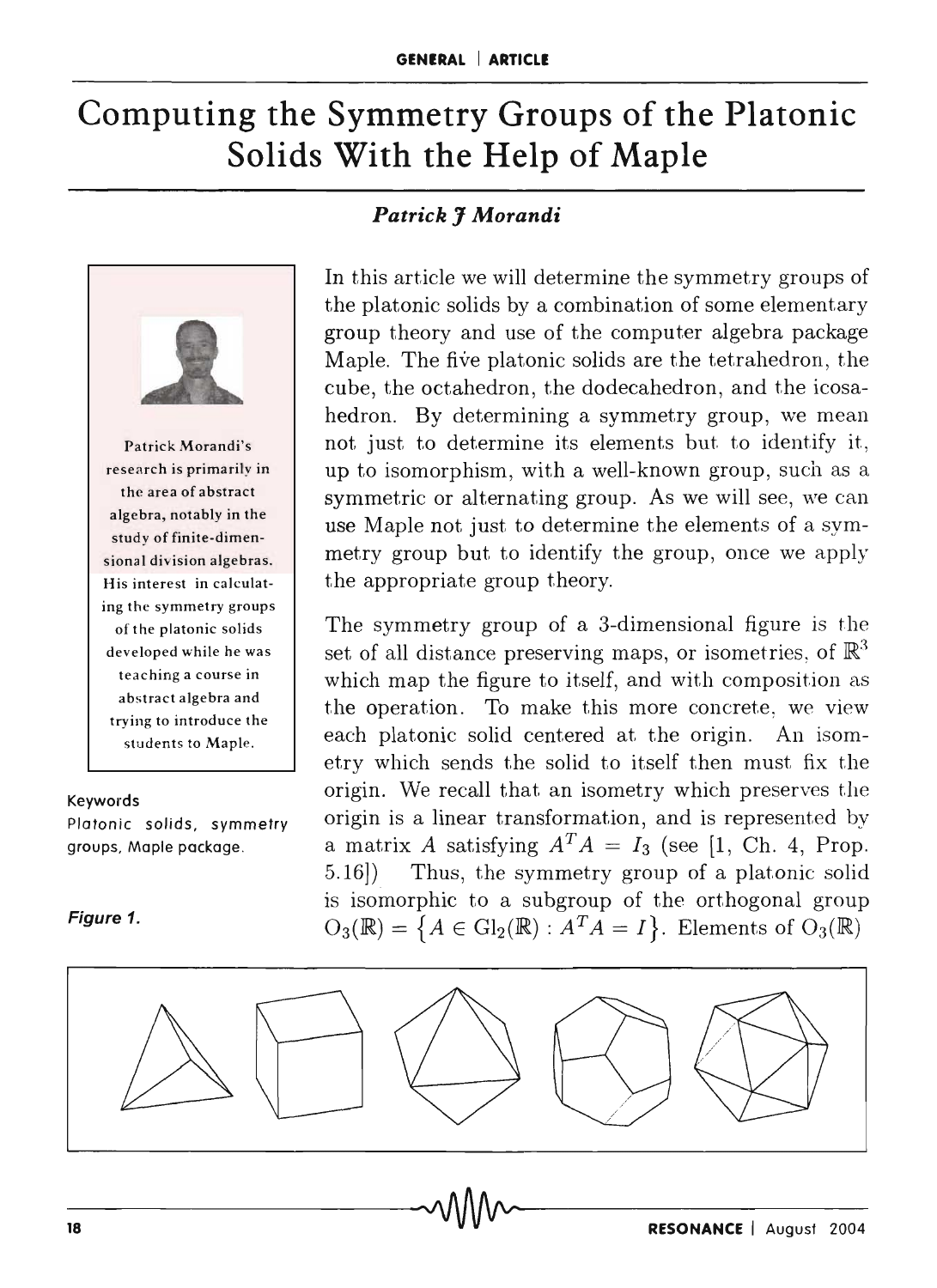are either rotations or reflections across a plane, depending on whether the matrix has determinant 1 or  $-1$ . The set of rotations is then the subgroup  $SO_3(\mathbb{R})$  of  $O_3(\mathbb{R})$ .

Let  $G$  be the symmetry group of a platonic solid, viewed as a subgroup of  $O_3(\mathbb{R})$ . If  $R = G \cap SO_3(\mathbb{R})$ , then R is the subgroup of rotations in G. We note that if  $z : \mathbb{R}^3 \to \mathbb{R}^3$ is defined by  $z(x) = -x$  for all  $x \in \mathbb{R}^3$ , then z is a reflection, *z* is a central element in  $O_3(\mathbb{R})$ , and  $O_3(\mathbb{R}) =$  $SO_3(\mathbb{R}) \times \langle z \rangle \cong SO_3(\mathbb{R}) \times \mathbb{Z}_2$ . These facts are all easy to prove. Thus,  $[O_3(\mathbb{R}) : SO_3(\mathbb{R})] = 2$ . As a consequence,  $[G: R] \leq 2$ . The element *z* is a symmetry of all the platonic solids except for the tetrahedron, and there are reflections which preserve the tetrahedron. Therefore,  $[G : R] = 2$  in all cases, and  $G \cong R \times \mathbb{Z}_2$  for the four largest solids. Thus, for them, it will be sufficient to determine the rotation subgroup *R.* 

Our approach to computing the symmetry groups of the platonic solids is two-fold. The first step is to determine the order of the group. We will do this by using a simple counting argument to find an upper bound for the order of the symmetry group  $G$ . We will then choose two rotations in G and use Maple to show that the group *Ro*  generated by them has order exactly equal to half this upper bound. Since  $|R| = \frac{1}{2}|G|$ , this calculation shows that  $R = R_0$  and that  $|G|$  is equal to our upper bound.

To come up with our counting argument, we first identify a symmetry group as a subgroup of the permutation group of the solid's vertices. By numbering the vertices, we can then view the symmetry group as a subgroup of the symmetric group  $S_n$ , for some *n*. We point out that any symmetry of a platonic solid is determined by its action on three vertices, as long as they do not lie on a plane through the origin; this is because any such symmetry is a linear transformation, and so is determined by its action on three linearly independent vectors. We will use this fact without further comment.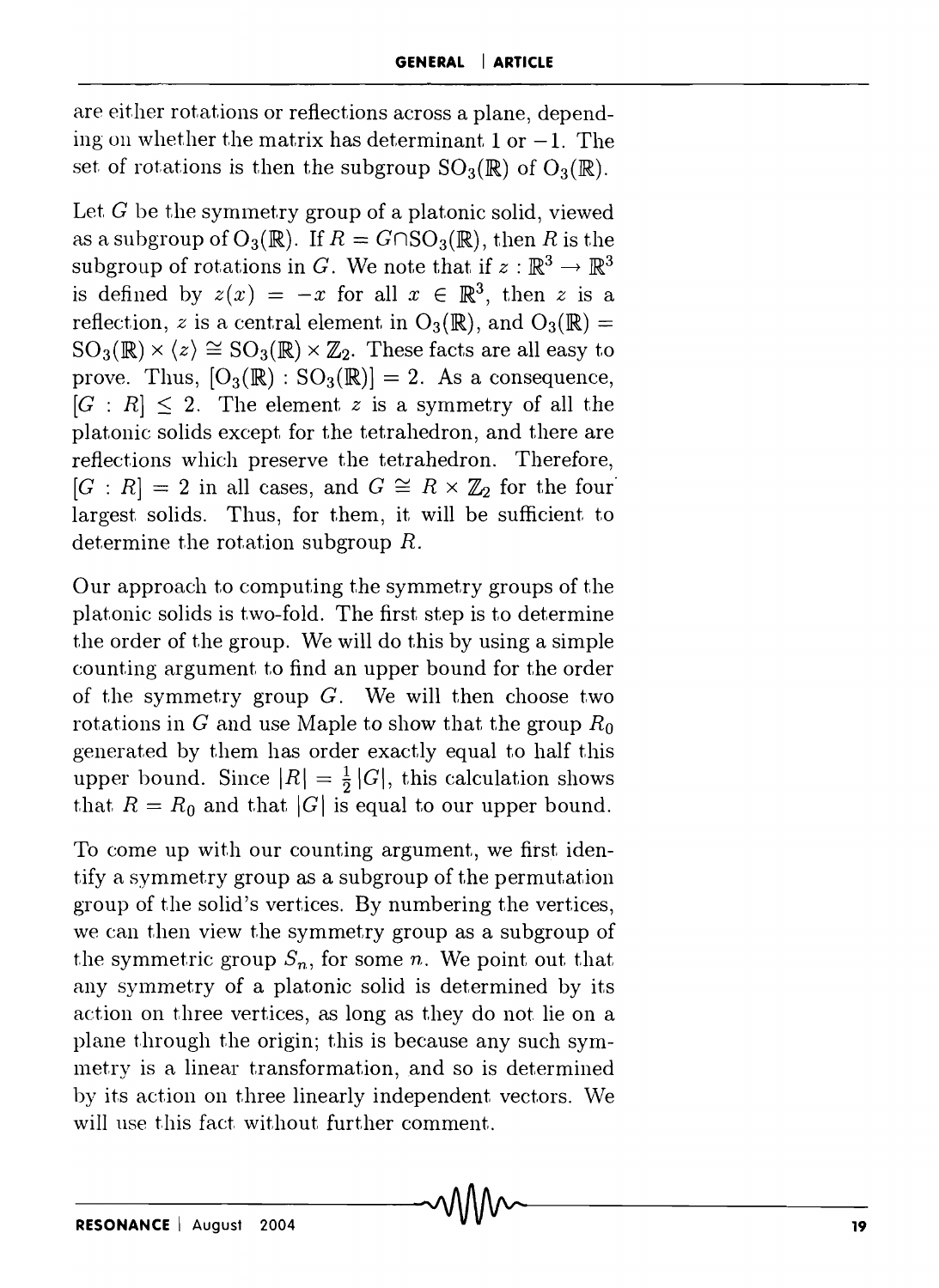Once we have the order of a symmetry group, we will use a result from the theory of group actions to detennine the group up to isomorphism. If  $S$  is a set, we denote by  $\text{Perm}(S)$  the group of permutations of S. If R is a group and H a subgroup of R, then there is a homomorphism  $\varphi : R \to \text{Perm}(R/H)$ , where  $R/H$  is the set of left cosets of H in R, defined as follows. For  $q \in R$ , the permutation  $\varphi(g)$  is defined by  $xH \longmapsto gxH$  The kernel of  $\varphi$  is the largest normal subgroup of *R* contained in *H* If  $[R : H] = n$ , then  $\text{Perm}(R/H) \cong S_n$ , so  $\varphi$ yields a homomorphism from *R* to  $S_n$ . Proofs of these facts can be found in [2, Theorem 2.9.2] or [3, Theorem 2.4.2]. Maple can calculate the kernel of  $\varphi$ ; this normal subgroup is called the *core* of H in R.

The second step of our calculation of the symmetry groups is, for each solid, to find an appropriate subgroup  $H$  of the rotation group  $R$  in order to apply the result of the previous paragraph. For each of the four largest platonic solids, we will let  $H$  be the normalizer of a *p-Sylow* subgroup of *R,* with *p* = 3 for the cube and the octahedron, and  $p = 2$  for the dodecahedron and icosahedron. In all cases the core of  $H$  in  $R$  is the identity subgroup. For the former two solids we get, from Maple, that  $|R| = 24$  and  $[R : H] = 4$ , and so we have an injective homomorphism  $R \rightarrow S_4$ . We then conclude  $R \cong S_4$ . For the latter two solids we have, from Maple, that  $|R| = 60$  and  $[R : H] = 5$ , and so R is isomorphic to a subgroup of  $S_5$  of order 60. Since  $A_5$  is the only such subgroup, we get  $R \cong A_5$ . To help understand our choice of  $H$  we consider the cube. If we are to use the result of the previous paragraph, we need to find a subgroup H of R with  $[R : H] = 4$  and whose core in R is trivial in order to get an injective map into  $S_4$ . Such concerns led to the choice of *H* in each case.

We summarize our calculations in *Table 1.*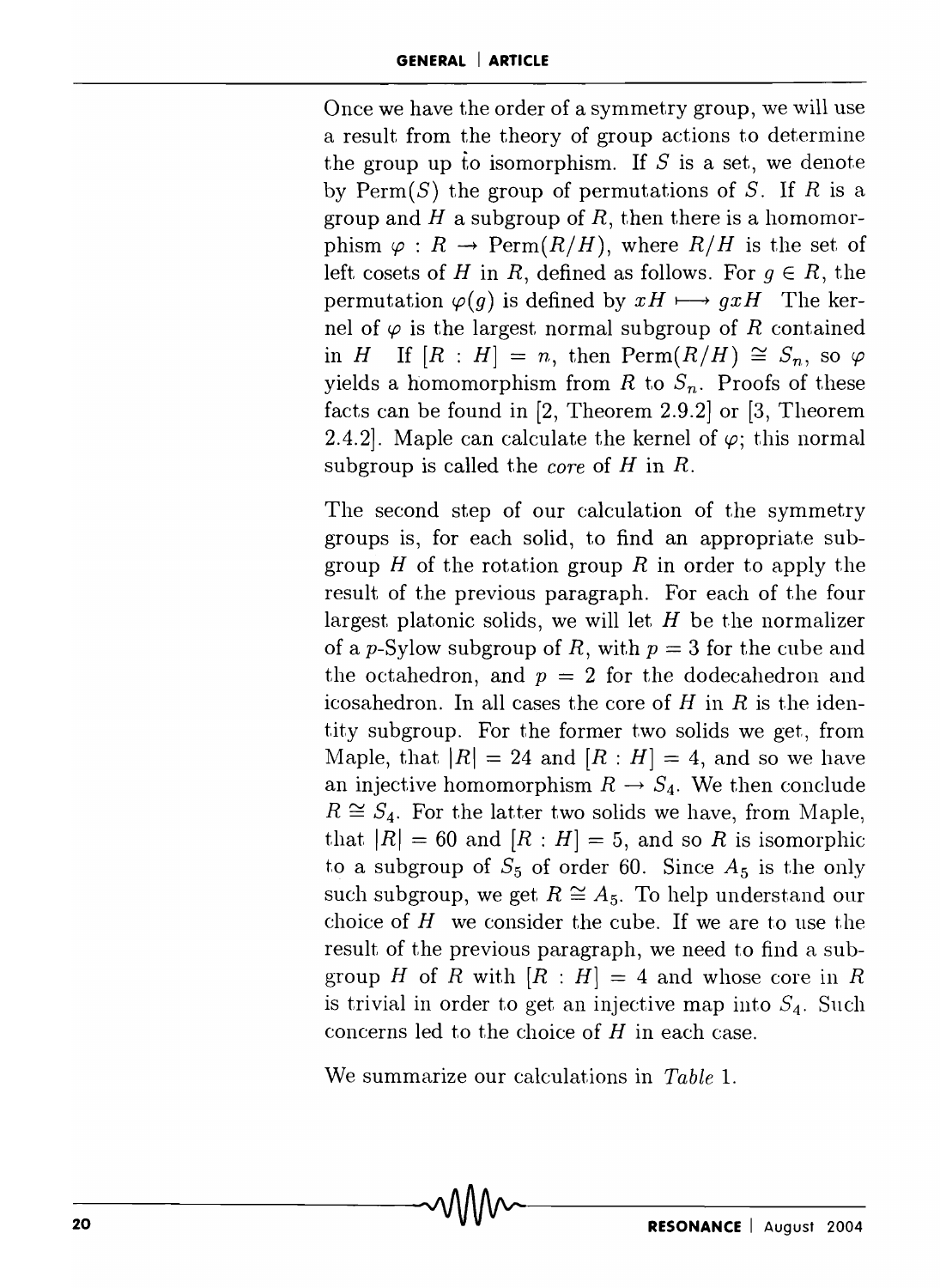**GENERAL I ARTICLE** 

**Table 1.** 

| Solid        |       | Rotation group Symmetry group |
|--------------|-------|-------------------------------|
| Tetrahedron  | $A_4$ | $S_A$                         |
| Cube         | $S_4$ | $S_4 \times \mathbb{Z}_2$     |
| Octahedron   | $S_4$ | $S_4 \times \mathbb{Z}_2$     |
| Dodecahedron | $A_5$ | $A_5 \times \mathbb{Z}_2$     |
| Icosahedron  | $A_5$ | $A_5 \times \mathbb{Z}_2$     |

It is no coincidence that the symmetry group of the octahedron and the symmetry group of the cube are isomorphic, as are the groups for the dodecahedron and icosahedron. There is a notion of *duality* of platonic solids. If we take a platonic solid, put a point in the center of each face, and connect all these points, we get the skeleton of another platonic solid. The resulting solid is called the *dual* of the first. For instance, the dual of the octahedron is the cube, and the dual of the cube is the octahedron. By viewing the dual solid as being built from another solid in this way, any symmetry of the solid will yield a symmetry of its dual, and viceversa. Thus, the symmetry groups of a platonic solid and its dual are isomorphic.

In the following calculations, we denote by *G* the symmetry group of a given platonic solid and  $R = G \cap$  $SO_3(\mathbb{R})$  its subgroup of rotations. We choose two rotations *a, h* and denote by *Ro* the subgroup of *R* generated by a and b. We will show  $R = R_0$  by finding an upper bound for  $|G|$  and by having Maple calculate  $|R_0|$ . We will see that  $|R_0|$  is equal to half of the upper bound for |G|. Since  $[G : R] = 2$ , we then conclude that  $R = R_0$ and that  $|G|$  is equal to this upper bound.

To help understand the Maple commands we use, we point out that the cycle notation in Maple is similar to, but not the same as, the usual notation for cycles. For example, the transposition which interchanges 1 and 2 is denoted by  $[[1,2]],$  and  $[[1,2],[3,4]]$  represents the product of transpositions (1 2) and (3 4). Maple uses the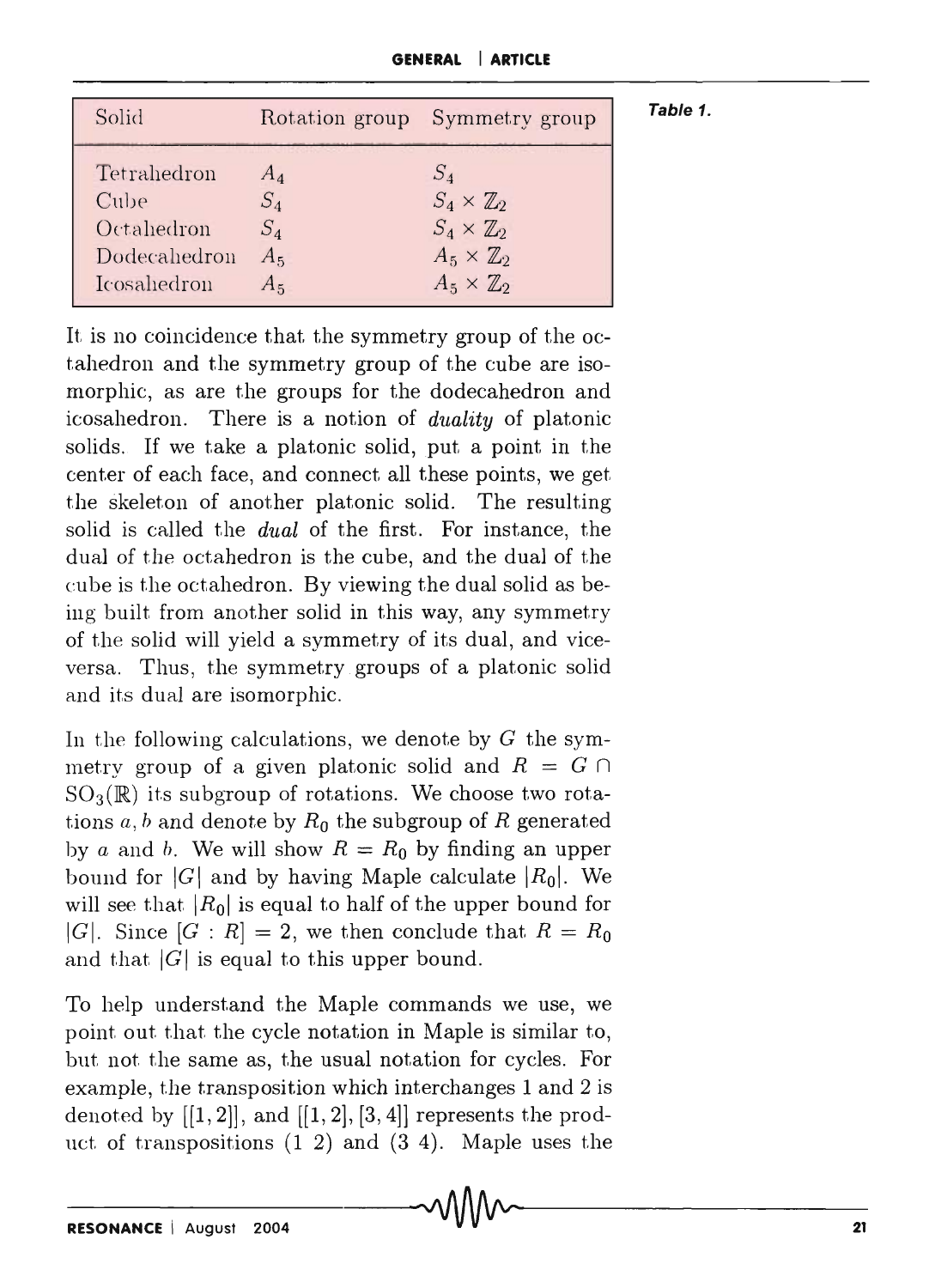

command **permgroup** $(n, \{a, b\})$  to denote the subgroup of  $S_n$  generated by  $a, b$ . Finally, Maple denotes the identity subgroup of  $S_n$  as generated by the empty set. In other words,  $\text{permgroup}(n, \{\})$  represents the identity subgroup of  $S_n$ . The meaning of the other commands we use will be clear from their syntax.

### 1. The Tetrahedron

The tetrahedron is a solid with four faces and four vertices. Thus, we identify G with a subgroup of  $S_4$ . It is clear that  $|G| \leq |S_4| = 24$ ; this is the one case in which we don't need a counting argument to get an upper bound for  $|G|$ . It is easier to determine the symmetry group of the tetrahedron than for the other solids; in particular, we do not need to apply the technique mentioned in the introduction.

We now show that  $G$  is isomorphic to  $S_4$ . Let  $a$  be the counterclockwise rotation of  $120^{\circ}$  that fixes vertex 4 and let  $b$  be the counterclockwise rotation of  $120^{\circ}$  that fixes vertex 1, and let c be the reflection across the plane containing the center and vertices 3 and 4. We now have Maple determine the group  $G_0$  generated by a, b, c and the group  $R_0$  generated by  $a, b$  (see Table 2).



Table 2.

Figure 2.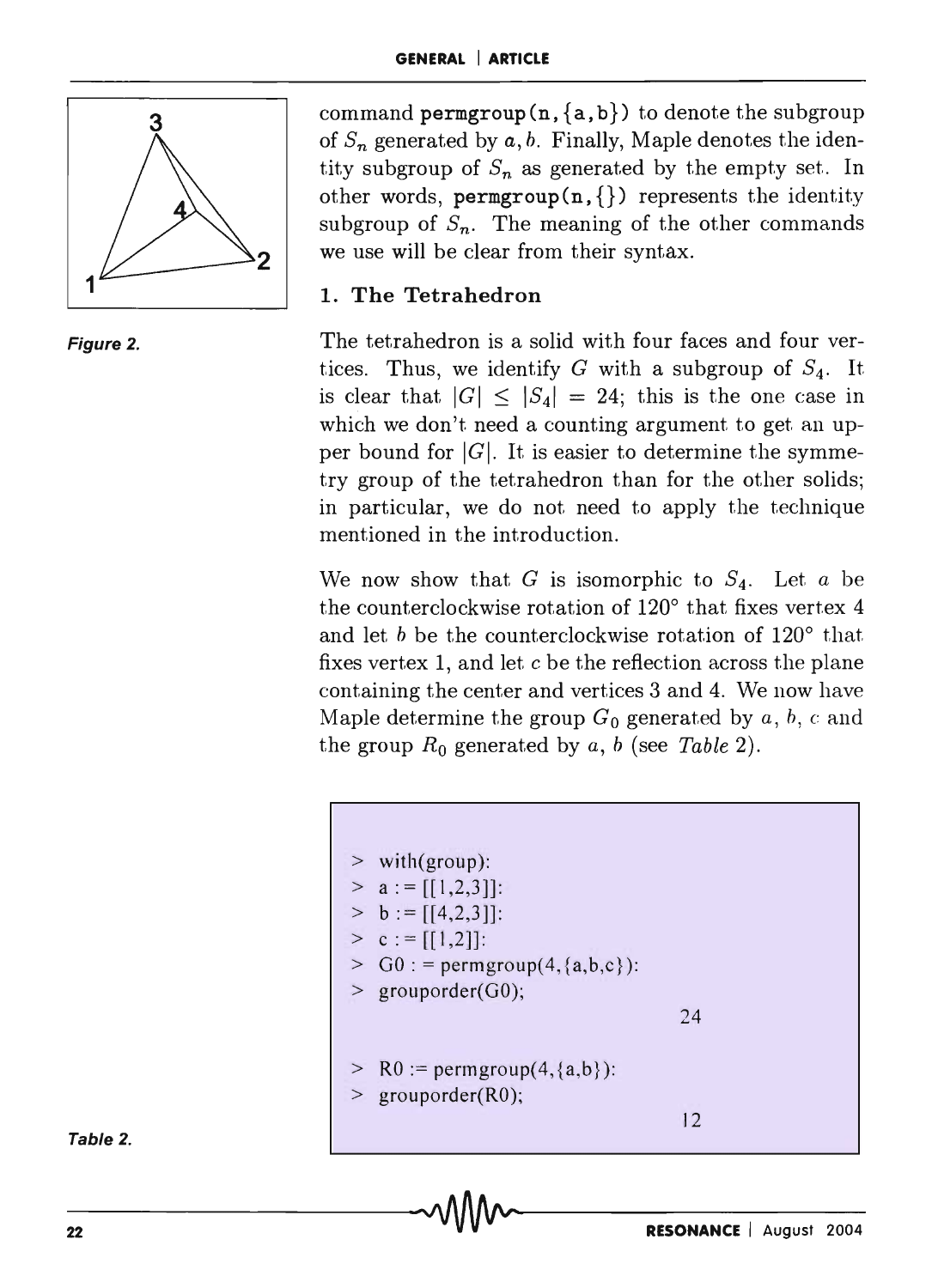From the Maple output and our upper bound, we see that  $|G| = 24$  since  $24 = |G_0| \leq |G| \leq 24$ . Since G is isomorphic to a subgroup of  $S_4$ , we conclude that  $G \cong S_4$ . Furthermore, the rotation group  $R$  of the tetrahedron is then isomorphic to  $A_4$ , since  $A_4$  is the only subgroup of  $S_4$  of index 2.  $\blacksquare$ 

#### 2. The Cube

The cube has six faces and eight vertices. We thus view G as a subgroup of  $S_8$ . We use a counting argument to **Figure 3.** get an upper bound for  $|G|$ . First, there are eight choices for where vertex 1 can be sent. Once vertex 1 has been sent somewhere, there are three choices for where vertex 2 can be sent because there are three vertices connected to any given vertex. Finally, there are two choices for where vertex 4 can be sent since it must be sent to a vertex connected to the image of vertex 1 but not to the image of vertex 2. Since any isometry is determined by its action on three vertices, we see that  $|G| \leq 8.3.2 = 48$ . Since  $[G : R] = 2$ , we have the upper bound  $|R| \leq 24$ .

Let *a* be the counterclockwise rotation by 90° that fixes the top and bottom faces and let b the rotation of  $90^{\circ}$ that sends the top face to the front face. We then use Maple to get the output shown in *Table* 3. As with the tetrahedron, we let  $R_0$  be the subgroup of  $R$  generated by *a* and b.

 $> a := [[1,2,3,4],[5,6,7,8]]$ :  $> b := [[1,4,8,5],[2,3,7,6]]$ :  $RO: = permgroup(8, {a,b})$ : grouporder(R0);  $P := Sylow(R0,3):$  $H :=$  normalizer(R0,P): grouporder(H);  $>$  core(H,R0); 24 6  $\text{permgroup}(8,\{\})$  **Table 3.** 



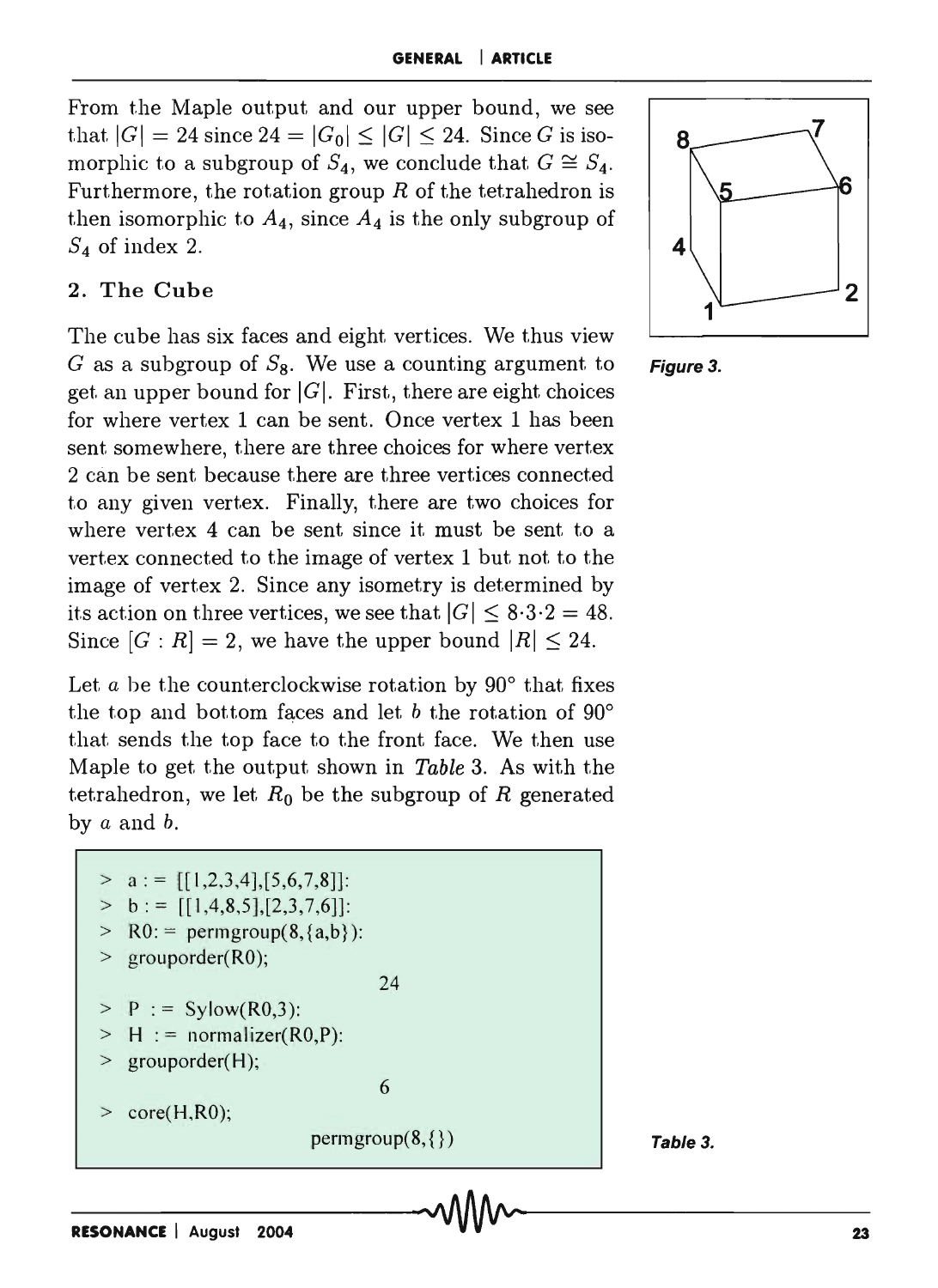

Figure 4.

From this and our upper bound, we see that  $R_0 = R$ ; therefore,  $|R| = 24$ . Furthermore, since H is a subgroup of *R* of order 6, and since the core of *H* in *R* is trivial, we see that the homomorphism  $R \to \text{Perm}(R/H) \cong S_4$ obtained from [3, Theorem 2.4.2.] is injective, and so  $R \cong S_4$  since these groups have the same order. We pointed out earlier that  $G \cong R \times \mathbb{Z}_2$ . Thus,  $G \cong S_4 \times \mathbb{Z}_2$ .

## 3. The Octahedron

The octahedron is a solid with eight faces and six vertices. We view its symmetry group as a subgroup of  $S_6$ . To get an upper bound for  $|G|$ , we note that there are six choices for where vertex 1 is sent, and once it is determined, there are four choices for where vertex 2 goes, since each vertex is connected to four other vertices. Finally, there are two choices for where vertex 5 is sent, since it must be send to a vertex connected both to the image of 1 and to the image of 2. Thus,  $|G| \leq 6$  4 2 = 48, and so  $|R| \leq 24$ .

Let a be the counterclockwise rotation of  $90^\circ$  that fixes the top and bottom vertices, *b* be the rotation of 120° that sent vertex 1 to 2 and vertex 2 to 5. We have the Maple output given in *Table 4.* 

From the output, we get  $|R| = 24$ , and as with the case of the cube, we see that *R* is isomorphic to  $S_4$ . Therefore,  $G \cong R \times \mathbb{Z}_2 \cong S_4 \times \mathbb{Z}_2$ .

| 24       | <b>RESONANCE   August 2004</b>                               |  |
|----------|--------------------------------------------------------------|--|
| Table 4. | permgroup $(6, \{\})$                                        |  |
|          | $>$ grouporder(H);<br>6<br>core(H,R0);                       |  |
|          | $\ge P := Sylow(R0,3):$<br>$\geq H :=$ normalizer(R0,P):     |  |
|          | $\geq$ R0 := permgroup(6, {a,b}):<br>> grouporder(R0);<br>24 |  |
|          | $> a := [[1,2,3,4]]$ :<br>$> b := [[5,1,2],[6,3,4]]$ :       |  |

#### Table 4.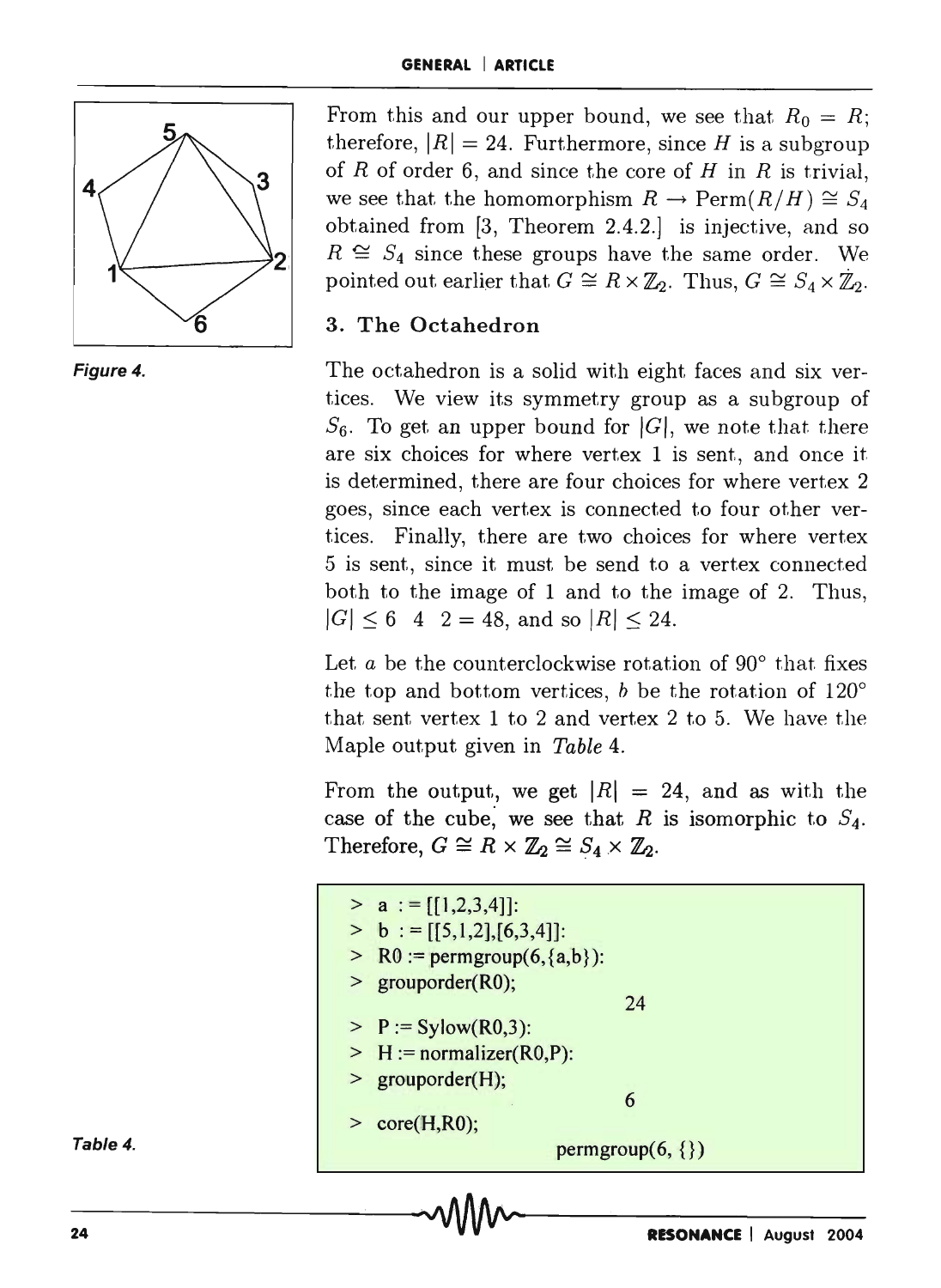#### 4. The Dodecahedron

The dodecahedron has twelve faces and twenty vertices. We view its symmetry group as a subgroup of  $S_{20}$ . Because the picture above does not show all the vertices, we explain the numbering scheme. The vertices of the top face are numbered 1 through 5 in counterclockwise order, and the vertices of the bottom face are numbered 16 through 20. The 'middle' ten vertices are then numbered 6 through 16 in counterclockwise order. To get an upper bound for  $|G|$ , we note that vertex 1 can be sent. to any of the twenty vertices. Once the image of vertex 1 is determined, vertex 2 must be sent to one of three vertices since each vertex is connected to three others. Finally, there are two choices for where vertex 6 is sent since it must also go to a vertex connected to the image of vertex 1. Thus,  $|G| \leq 20 \cdot 3 \cdot 2 = 120$ , and so  $|R| \leq 60$ .

Let *a* be the counterclockwise rotation of 72° that fixes the top and bottom faces, let *b* the rotation of 72° sends vertex 1 to 6 and vertex 6 to 7. The Maple output is shown in *Table* 5.

We conclude that  $|R| = 60$ . Since H is a subgroup of R of index  $60/12 = 5$ , and the core of H in R is trivial, we **Table 5.** 





 $> a := [[1,2,3,4,5], [6,8,10,12,14], [7,9,11,13,15], [16,17,18,19,20]]$ :  $\Rightarrow$  b: = [[1,6,7,8,2],[3,5,15,16,9],[4,14,20,17,10],[12,13,19,18,11]]:  $>$  R0 : = permgroup(20, {a,b}):  $grouporder(R0);$  $\geq P$ : Sylow(R0,2):  $> H$ : = normalizer(R0,P): > grouporder(H);  $\ge$  core(H,R0); 60 12 permgroup $(20, \{\})$